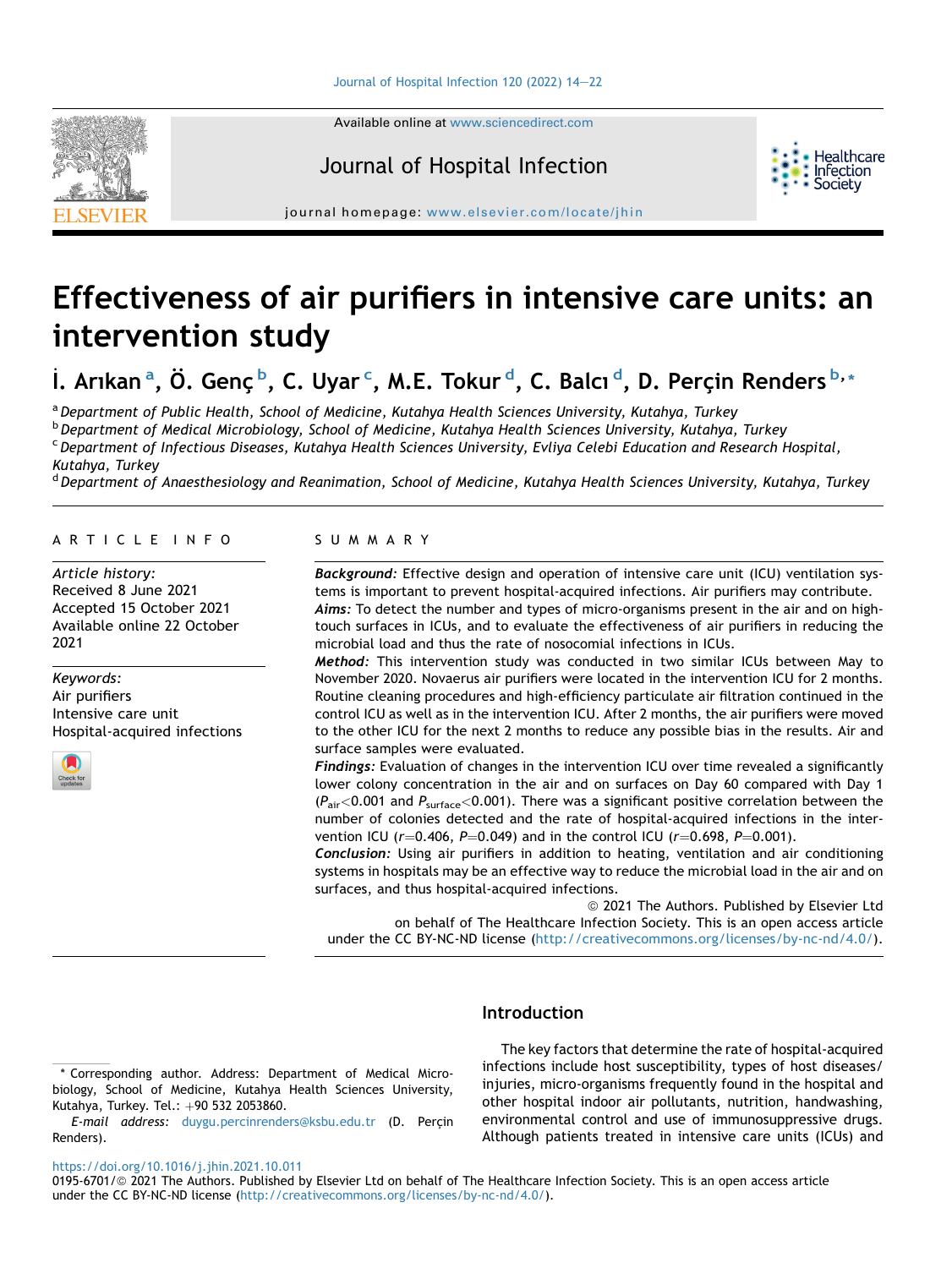surgical wards, and immunosuppressed patients, in general, are most susceptible to such infections, hospital staff and people who visit healthcare facilities frequently are also at risk [[1](#page-7-0)]. The most common hospital-acquired infections in Turkey include pneumonia, bloodstream infections and urinary tract infections, with the most common agents being Pseudomonas aeruginosa, Acinetobacter spp., Staphylococcus aureus and other Pseudomonas spp. [[2\]](#page-7-1). When ICU patients are infected with micro-organisms resistant to antimicrobials, their hospital stay may be prolonged and their treatment costs may be increased, eventually causing higher morbidity and mortality rates. Immediate preventive measures to minimize the entry and spread of micro-organisms in hospital settings should be the first step in the fight against these infections [\[1\]](#page-7-0).

Appropriate and effective operation of heating, ventilation and air conditioning (HVAC) systems is a priority for improving the environmental factors that affect the indoor air quality of hospitals, and high-efficiency particulate air (HEPA) filters are recommended for infection control in high-risk areas. These technologies can efficiently filter all types of aerosol particles, regardless of their biogenic origin, as required by applicable standards  $[1,3-7]$  $[1,3-7]$  $[1,3-7]$  $[1,3-7]$  $[1,3-7]$ . Many studies have reported that HEPA filters in hospitals can reduce the risk of aspergillus and other fungal infections [[8](#page-8-0)]. The literature also reports that HVACintegrated air filtration systems (indoor air purifiers) may decrease aerosolized viral loads  $[1,3,4]$  $[1,3,4]$  $[1,3,4]$  $[1,3,4]$  $[1,3,4]$  $[1,3,4]$  $[1,3,4]$ . Air filtration studies suggest that HEPA filters can be very useful for reducing airborne levels of severe acute respiratory syndrome coronavirus-2 (SARS-CoV-2), the cause of coronavirus disease 2019 (COVID-19) [\[9\]](#page-8-1). Therefore, by protecting and reinforcing existing ventilation systems by means of hospital environmental and administrative controls, the rates of hospital-acquired infections associated with airborne infectious pathogens can be minimized  $[8-10]$  $[8-10]$  $[8-10]$  $[8-10]$  $[8-10]$ . In the first half of 2019, the rate of hospitalacquired infections in the ICUs at the study hospital was 1.47%. To prevent hospital-acquired infections, ICUs, where highmortality infections commonly occur, must be appropriately designed, and managed with the cooperation of clinicians and administrative functions of the hospital to ensure effective operation of ICU ventilation systems [\[10](#page-8-2)].

This study aimed to determine the indoor microbial loads inside the ICUs and in the immediate surroundings of ICU patients, and to evaluate the effectiveness of air purifiers installed in the ICUs for filtering microbial loads and preventing nosocomial infections.

#### Methods

#### Study design

This experimental intervention study was designed prospectively and conducted between 1 May and 30 November 2020. The study sites were two similarly designed ICUs at a tertiary hospital in Western Turkey. The study was approved by the hospital's ethics committee and the local ethics committee (approval dated 5 November 2019, No.  $11-12$ ).

#### ICU characteristics

Two general-type ICUs with similar bed capacities, patient requirements, room areas and hospital-acquired infection rates (based on previous year) were selected for the study. These ICUs shared a central HEPA filtration system, with room temperature maintained at 20-25<sup>o</sup>C and relative humidity of 30–60%. Located on the same floor, opposite each other, both ICUs had an area of 105  $m<sup>2</sup>$  and each had eight beds. All staff wore personal protective equipment before entering the ICUs.

The study consisted of two phases. In Phase 1, ICU 1 was the intervention site and ICU 2 was the control site. The air purifiers in the intervention ICU were placed far away from doors, windows and the ventilation system. They were used for 2 months (15<sup>th</sup> May-15<sup>th</sup> July 2020). After 2 months, the devices were turned off, followed by a 1-month waiting period (August 2020). The air purifiers were then placed in ICU 2 after replacing the filters, and ICU 1 became the control ICU in Phase 2. Phase 2 of the study lasted for 2 months from 15<sup>th</sup> September to 15<sup>th</sup> November 2020. No other air purification systems were used in the control ICU.

In both phases of the study, the facilities were maintained through routine cleaning procedures: the floors and all compatible elevated environmental surfaces were cleaned using 1000 mg/L chlorine-containing disinfectant three times per day, and 70% alcohol was used for chlorine-incompatible surfaces. The central HEPA filtration system was used in both ICUs.

#### Equipment used

Novaerus (Ireland) air purifiers were used in this study. Novaerus NV800 and NV1050 air purifiers are filtration devices similar to air conditioners used in  $\leq$ 35 m<sup>2</sup> and  $\geq$ 72 m<sup>2</sup> rooms, respectively. The Novaerus Defend 1050 has been cleared by the US Food and Drug Administration as a 510(k) Class II medical device to filter out and inactivate airborne virus and bacteria within large rooms and indoor spaces. It is a free-standing, portable recirculating air cleaning system with dimensions of 92 cm (h)  $\times$  49 cm (w)  $\times$  58.9 cm (d) and weight of 53 kg. It has five different airflow speeds ranging from 107 to 533 m<sup>3</sup>/h, with a noise level ranging from 48 to 78 dB. The device has ultra-low energy plasma technology  $-$  a highly powerful yet extremely gentle method of rapid pathogen destruction  $-$  combined with a high-performance multi-stage filter system from Camfil which consists of three filters. A powerful multi-speed fan pulls indoor air through a Camfil pre-filter, capturing large particles, protecting the internal NanoStrike plasma coils and extending the life of the HEPA filter. A Camfil G4 carbon/molecular filter neutralizes volatile organic compounds, odours and impurities. A Camfil HEPA H13 filter, which is certified in accordance with EN-1822, traps bacterial debris and particles as fine as  $0.12 \,\mu m$ . Six NanoStrike plasma coils provide a deadly strike, made up of multiple concurrent inactivation processes, which work to destroy airborne pathogens rapidly. The source of plasma is the coil assembly that is surrounded by atmospheric plasma discharge [\[11](#page-8-3)]. The Defend 1050 has been independently tested and shown to be effective against MS2 bacteriophage virus, a surrogate for SARS-CoV-2, reducing the virus by 99.99% in 15 min. Many air cleaning methods in use in healthcare facilities rely on filters to capture pathogens. However, without deactivating those pathogens first, the filter can allow viable pathogens to colonize. The Novaerus plasma technology solves that problem by killing airborne pathogens before they become trapped in the filter [[12](#page-8-4)[,13\]](#page-8-5). NV800 is a free-standing or wallmounted device with dimensions of 36.6 cm (h) x 36.5 cm (w) x 11.4 cm (d) and weight of 4.7 kg. It has two speeds  $-$  220 m $^3$ /h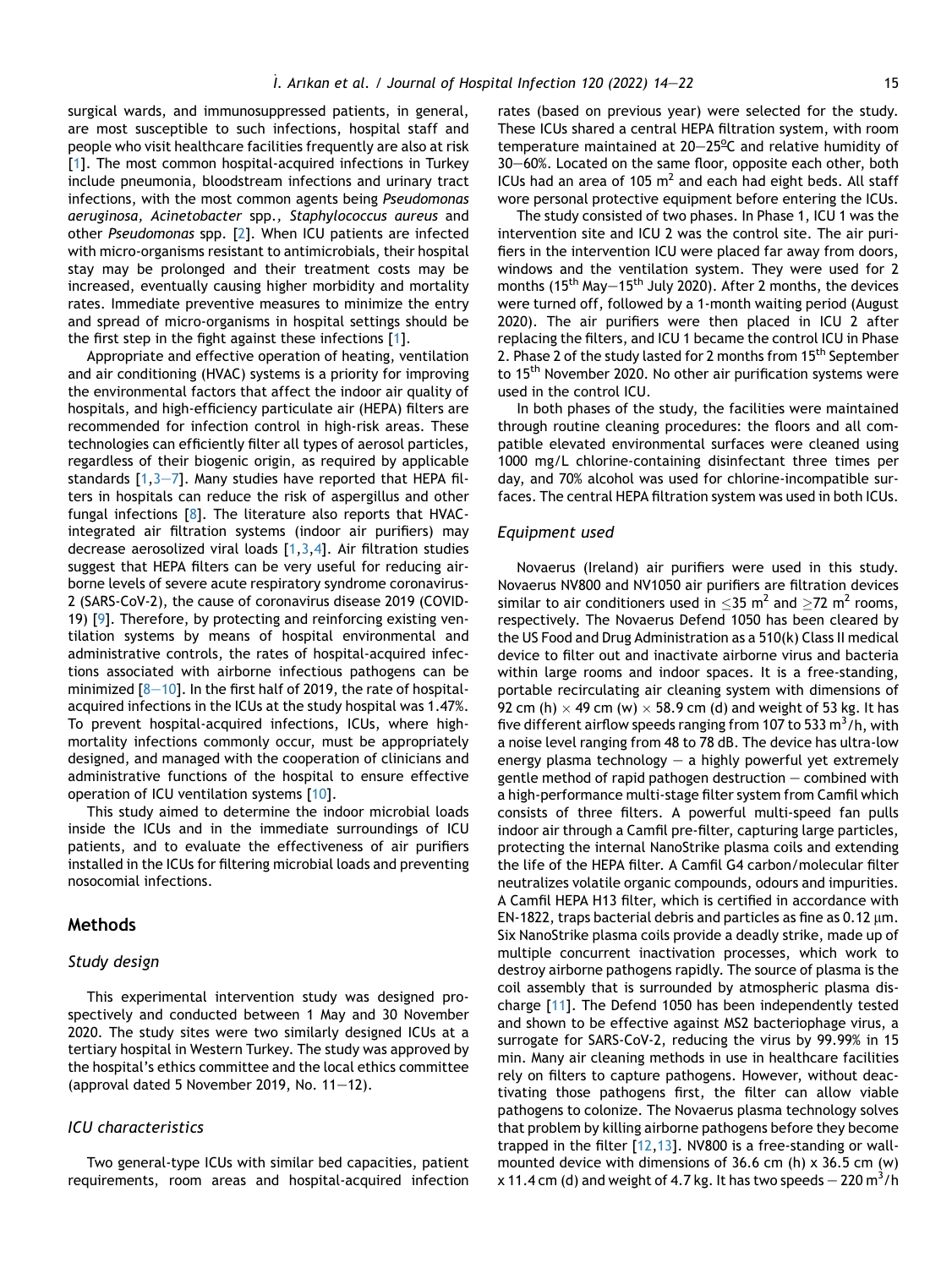and 260  $\text{m}^3/\text{h}$  – with noise levels of 40 dB and 45 dB, respectively [[14](#page-8-6)]. This study used one NV1050 device at speed level 3 with air flow of 267  $\text{m}^3/\text{h}$  and noise level of 67 dB, and two NV800 devices at speed level 2. The washable filters were cleaned every week. When transitioning to Phase 2 of the study, the filters were replaced.

Microbial load concentrations in the air were measured using the bioMérieux AIR IDEAL 3P air sampler (bioMérieux, Marcy l'Etoile, France). This device is a simple, manually operated mobile device. Complying with ISO 14698-1, it collects between 85% and 139% of particulate matter measuring  $2-14$  um [[15](#page-8-7)].

#### Sample collection: air-surface samples

Microbiological samples were collected from indoor ICU air and the immediate surroundings of ICU patients in the intervention and control ICUs. All samples were collected when the staff were least active in their regular functions (cleaning, patient examinations, performing imaging scans, etc.).

The air samples were collected at five different designated points inside the ICU (from the room floor, in the middle of the room, around the ceiling, on the right side and on the left side). In total, 500-L air samples were collected using the sampler at a steady rate of 100 L/min in each sample, with 100 L collected at each point. Five percent sheep blood agar was used for sampling, and an aerobic bacteria colony count was performed. Quantitative results were provided in terms of number of colony-forming units (CFU) per 500 L of air.

Swab cultures were collected simultaneously from an area of 10  $\text{cm}^2$ , including the bed armrests, bed headboards, bedside monitors, overbed table, nurse desk and medical cabinet in the ICUs, using Dacron swabs moistened with phosphatebuffered saline with 0.04% Tween 80 which has proven efficiency of 60-98% for bacterial recovery from surfaces  $[16]$ . An aerobic bacteria count was performed, and the results were presented as CFU/10 cm<sup>2</sup>.

Samples were collected in the same way before the device was turned on (Day 0), as well as on Days 7, 14, 30 and 60 of operation. The same procedure was followed to collect samples in Phase 2 of the study. In total, 120 air samples and 240 surface swab samples were collected from the ICUs during each phase of the study over 4 months.

The number of patients with diagnosed hospital-acquired infections and the rates of hospital-acquired infections during the study were calculated for the intervention and control ICUs. Data collected at the visits with the doctor responsible for monitoring infections between April and December 2020 and the patients' culture results were evaluated. The same infection control doctor, who was not involved in the study, conducted the routine surveillance for hospital-acquired infections throughout the study period. Hospital-acquired infection diagnoses were made based on European Centres for Disease Control and Prevention criteria [\[17](#page-8-9)]. The rate of hospital-acquired infections was calculated using the following formula: infection rate  $=$  number of infections in the ICU/ number of patients admitted to the ICU  $\times$  100. The incidence density of hospital-acquired infections was calculated using the following formula: number of infections developing in the

ICU/total number of hospital days for patients admitted to the ICU  $\times$  1000.

#### Laboratory analysis

A 5% sheep blood agar medium was incubated at  $36^{\circ}$ C for  $24-48$  h to identify the indicator micro-organisms in the collected air. After micro-organisms that grew in the blood agar were Gram-stained, the bacteria were identified by conventional microbiological methods. The presence of any indicator micro-organisms causing hospital-acquired infections in the ICUs, including S. aureus, Enterococcus spp., Enterobacterales, Pseudomonas spp., Acinetobacter spp., other non-fermenting Gram-negative bacilli, Candida spp., Aspergillus spp. and moulds, was investigated. The presence of any specific antibiotic resistance, such as meticillin resistance in S. aureus, vancomycin resistance in enterococci, and carbapenem resistance in Enterobacterales, was examined by the disk diffusion method using cefoxitin 30  $\mu$ g, vancomycin 5  $\mu$ g, ertapenem 10 µg and meropenem 10 µg antibiotic disks. Five percent sheep blood agar was inoculated with the swab

#### <span id="page-2-0"></span>Table I

Distribution of pathogenic micro-organism species detected in the intervention and control intensive care units (ICUs) on the sampling days in Phases 1 and 2

| Phase 1         | Micro-organism species |                  |              |  |
|-----------------|------------------------|------------------|--------------|--|
|                 | Days                   | Intervention ICU | Control ICU  |  |
| Air             | 1                      |                  |              |  |
|                 | 7                      |                  |              |  |
|                 | 14                     | A. baumannii     |              |  |
|                 | 30                     |                  | A. baumannii |  |
|                 | 60                     |                  | A. baumannii |  |
| <b>Surfaces</b> | 1                      | S. aureus        | A. baumannii |  |
|                 | 7                      |                  | A. baumannii |  |
|                 | 14                     | A. baumannii     | A. baumannii |  |
|                 | 30                     |                  | A. baumannii |  |
|                 | 60                     |                  | S. aureus    |  |
| Phase 2         |                        |                  |              |  |
| Air             | 1                      | K. pneumoniae    |              |  |
|                 | 7                      | P. agglomerans   | S. aureus    |  |
|                 |                        |                  | A. baumannii |  |
|                 | 14                     | S. aureus        | S. aureus    |  |
|                 | 30                     | A. baumannii     |              |  |
|                 | 60                     | K. pneumoniae    |              |  |
| <b>Surfaces</b> | 1                      | K. pneumoniae    |              |  |
|                 |                        | A. baumannii     |              |  |
|                 | 7                      | A. baumannii     | A. baumannii |  |
|                 | 14                     | A. baumannii     | A. baumannii |  |
|                 | 30                     | A. baumannii     | A. baumannii |  |
|                 |                        | E. cloacae       |              |  |
|                 | 60                     | K. pneumoniae    |              |  |
|                 |                        | S. aureus        |              |  |
|                 |                        | A. baumannii     |              |  |

A. baumannii, Acinetobacter baumannii; S. aureus, Staphylococcus aureus; K. pneumoniae, Klebsiella pneumoniae; E. cloacae, Enterobacter cloacae P. agglomerans, Pantoea agglomerans.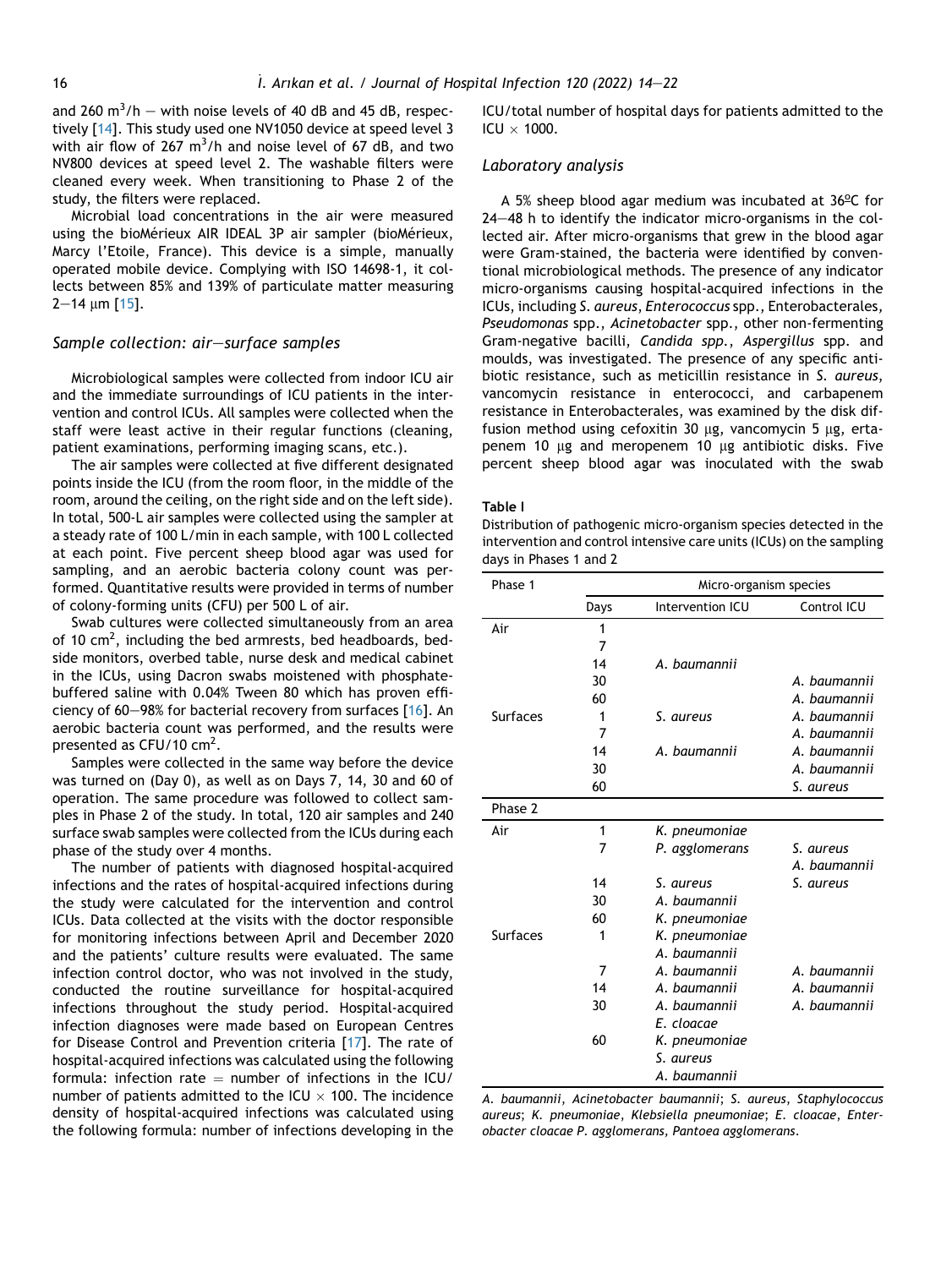cultures collected from the immediate surroundings of patients. Incubation and other microbiological procedures were performed as described above.

#### Data analysis

The data were evaluated using SPSS (IBM Corp., Armonk, NY, USA). Descriptive and inferential analyses were performed using non-parametric tests. The Kruskal-Wallis test was used to compare the number of colonies detected according to sampling day, the Mann-Whitney U-test was used to compare the number of colonies detected in the intervention and control ICUs, and Spearman's analysis was used to analyse correlation of measurable values.  $P < 0.05$  was considered to indicate statistical significance for all comparisons.

#### Results

[Table I](#page-2-0) shows the distribution of pathogenic micro-organism species detected in the intervention and control ICUs on the sampling days in Phases 1 and 2.

All Acinetobacter baumannii strains isolated from the air and surfaces in the intervention and control ICUs during both phases of the study were found to be resistant to carbapenems and tigecycline, and susceptible to colistin. S. aureus strains isolated from both ICUs were susceptible to meticillin. Klebsiella pneumoniae strains isolated from both the air and surfaces in the intervention ICU were resistant to carbapenems and, with the exception of one, were susceptible to colistin and tigecycline. Carbapenem- and tigecycline-resistant but colistin-susceptible A. baumannii and carbapenem-resistant K. pneumoniae were the primary pathogens causing hospitalacquired infections according to the infection control surveillance data.

Comparison of the number of colonies identified in the intervention and control ICUs by day revealed no difference between the two ICUs in terms of colony concentrations in the air on Days 1, 7 and 30  $(P=0.062, 0.154, 0.261, 0.062)$ respectively).

The colony concentration in the air in the intervention ICU on Day 14 was significantly higher compared with the control ICU ( $P < 0.001$ ). A significantly higher colony concentration was found in the control ICU on Day 60 ( $P < 0.001$ ).

The colony concentration on surfaces was significantly higher in the intervention ICU on Days 1 and 7 ( $P < 0.001$  and <0.001, respectively). A significantly higher colony concentration was found in the control ICU on Days 14, 30 and 60 (P<0.001, <0.001 and <0.001, respectively).

Evaluation of changes in the intervention ICU over time revealed a significantly lower colony concentration in the air and on surfaces on Day 60 compared with Day 1 ( $P_{\text{air}}$  < 0.001 and  $P_{\text{surface}}$ <0.001). An evaluation of changes in the control ICU over time revealed a significantly higher colony concentration in the air and on surfaces on Day 60 compared with Day 1  $(P_{\text{air}}<0.001$  and  $P_{\text{surface}}<0.001$ ) ([Figure 1](#page-3-0)).

Comparison of the number of colonies in the intervention and control ICUs by day revealed no difference between the two ICUs in terms of the colony concentration in the air on Days 14 and 30 ( $P=0.090$  and 0.435, respectively). The colony concentration in the air in the control ICU on Days 1, 7 and 60  $(P<0.001, <0.001$  and  $<0.001$ , respectively) was significantly higher compared with the intervention ICU.

The colony concentration on surfaces was significantly higher in the intervention ICU on Day 1 ( $P < 0.001$ ). While there

<span id="page-3-0"></span>

Figure 1. Distribution of the number of colonies detected in the air and on surfaces in the intervention and control intensive care units by sampling days during Phase 1. CFU, colony-forming units.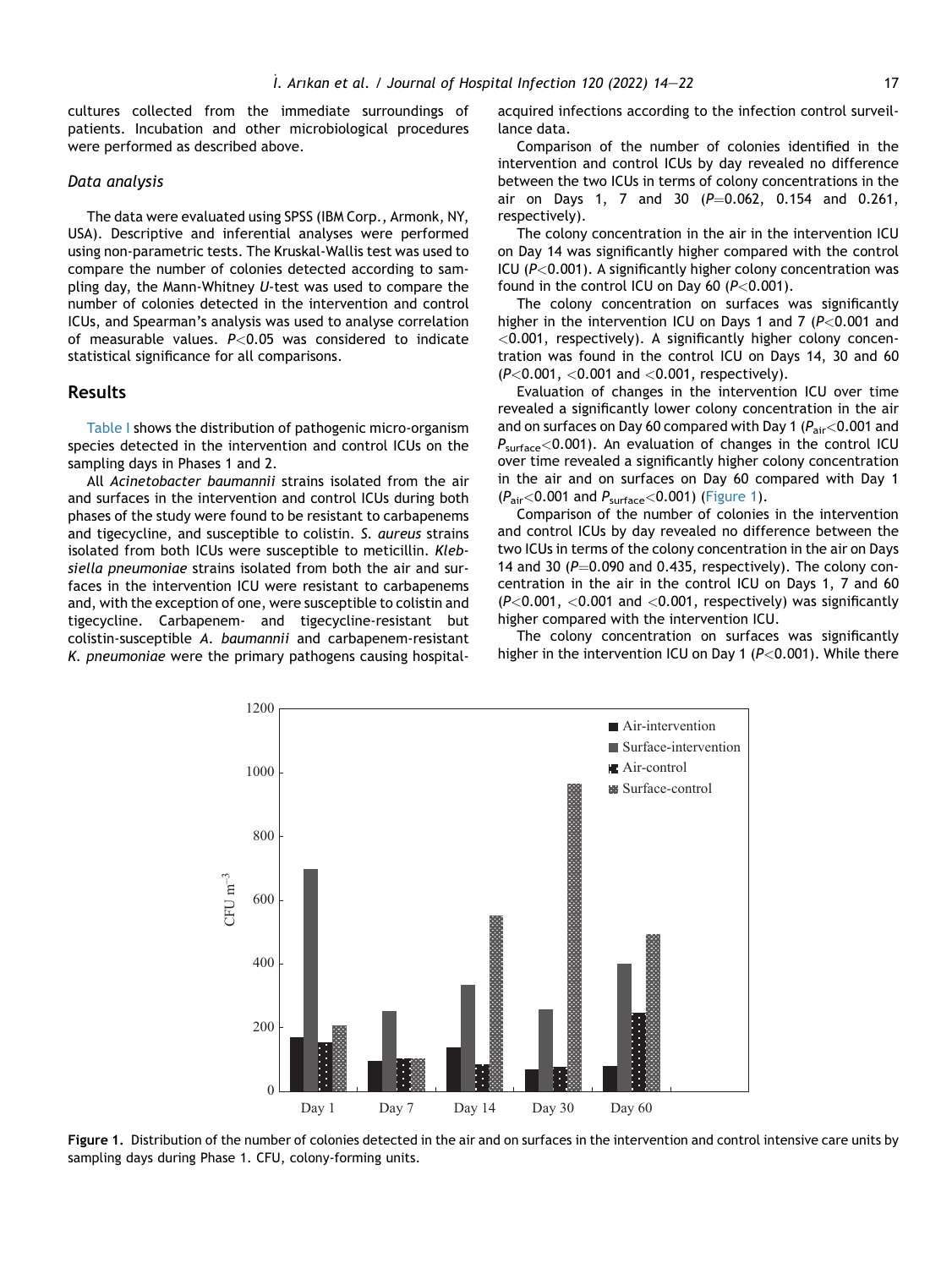<span id="page-4-0"></span>

Figure 2. Distribution of the number of colonies detected in the air and on surfaces in the intervention and control intensive care units by sampling days during Phase 2. CFU, colony-forming units.

was no difference between the colony concentrations on surfaces in the intervention and control ICUs on Days 14 and 30  $(P=0.071$  and 0.321, respectively), a significantly higher colony concentration was found in the control ICU on Days 7 and 60  $(P<0.001$  and  $<0.001$ , respectively).

Evaluation of changes in the intervention ICU over time revealed a significantly lower colony concentration in the air and on surfaces on Day 60 compared with Day 1 ( $P_{\text{air}}$  < 0.001 and  $P_{\text{surface}}$ <0.001). Evaluation of changes in the control ICU over time revealed a significantly lower colony concentration in the air and a significantly higher colony concentration on surfaces on Day 60 compared with Day 1 ( $P_{air}$ <0.001 and  $P_{surface}$ <0.001) [\(Figure 2\)](#page-4-0).

Over the total study period, regardless of sampling days, in Phase 1, CFUs in the air and on surfaces were found to be higher in the control ICU than in the intervention ICU ( $P < 0.001$  and <0.001, respectively). CFUs on surfaces were higher than in air in the intervention and control ICUs  $(P<0.001$  and  $<0.001$ , respectively). The same results were found in Phase 2 [\(Table II\)](#page-4-1).

[Figures 3 and 4](#page-5-0) show the distribution of the rate of hospitalacquired infections in the intervention and control ICUs, and the incidence density rate of hospital-acquired infections by study time in both phases of the study.

There was a significant positive correlation between the rate of hospital-acquired infections and the incidence density rate of hospital-acquired infections in the intervention ICU during the study ( $r=0.935$ ,  $P=0.006$ ). The same result was also observed in the control ICU  $(r=0.928, P=0.008)$ .

There was a significant positive correlation between the number of colonies detected and the rate of hospital-acquired infections in the intervention ICU during the study  $(r=0.406,$  $P=0.049$ ). The same result was also observed in the control ICU  $(r=0.698, P=0.001)$  ([Figure 5](#page-6-0)).

#### **Discussion**

Factors that may affect the transmission of airborne diseases include particle size, particle type, microbial load, distance travelled, micro-organism lifespan and host risk factors [\[18](#page-8-10)[,19](#page-8-11)].

#### <span id="page-4-1"></span>Table II

Distribution of the number of colonies detected in the air and on surfaces in the intervention and control intensive care units (ICUs) during Phases 1 and 2

|                              | <b>CFUs</b> | Intervention ICU (mean $\pm$ SD) | Control ICU (mean $\pm$ SD) | Statistical evaluation $(P)$ |
|------------------------------|-------------|----------------------------------|-----------------------------|------------------------------|
| Phase 1                      | Air         | $126.16 + 38.27$                 | 161.98±68.66                | $<$ 0.001                    |
|                              | Surfaces    | $460.53 + 183.39$                | $658.00 + 282.86$           | $<$ 0.001                    |
| Statistical evaluation $(P)$ |             | ${<}0.001$                       | ${<}0.001$                  |                              |
| Phase 2                      | Air         | $213.00 + 125.41$                | $401.37 + 144.41$           | < 0.001                      |
|                              | Surfaces    | $750.32 + 428.01$                | $1854.75 + 829.39$          | < 0.001                      |
| Statistical evaluation $(P)$ |             | ${<}0.001$                       | ${<}0.001$                  |                              |

CFU, colony-forming units; SD, standard deviation.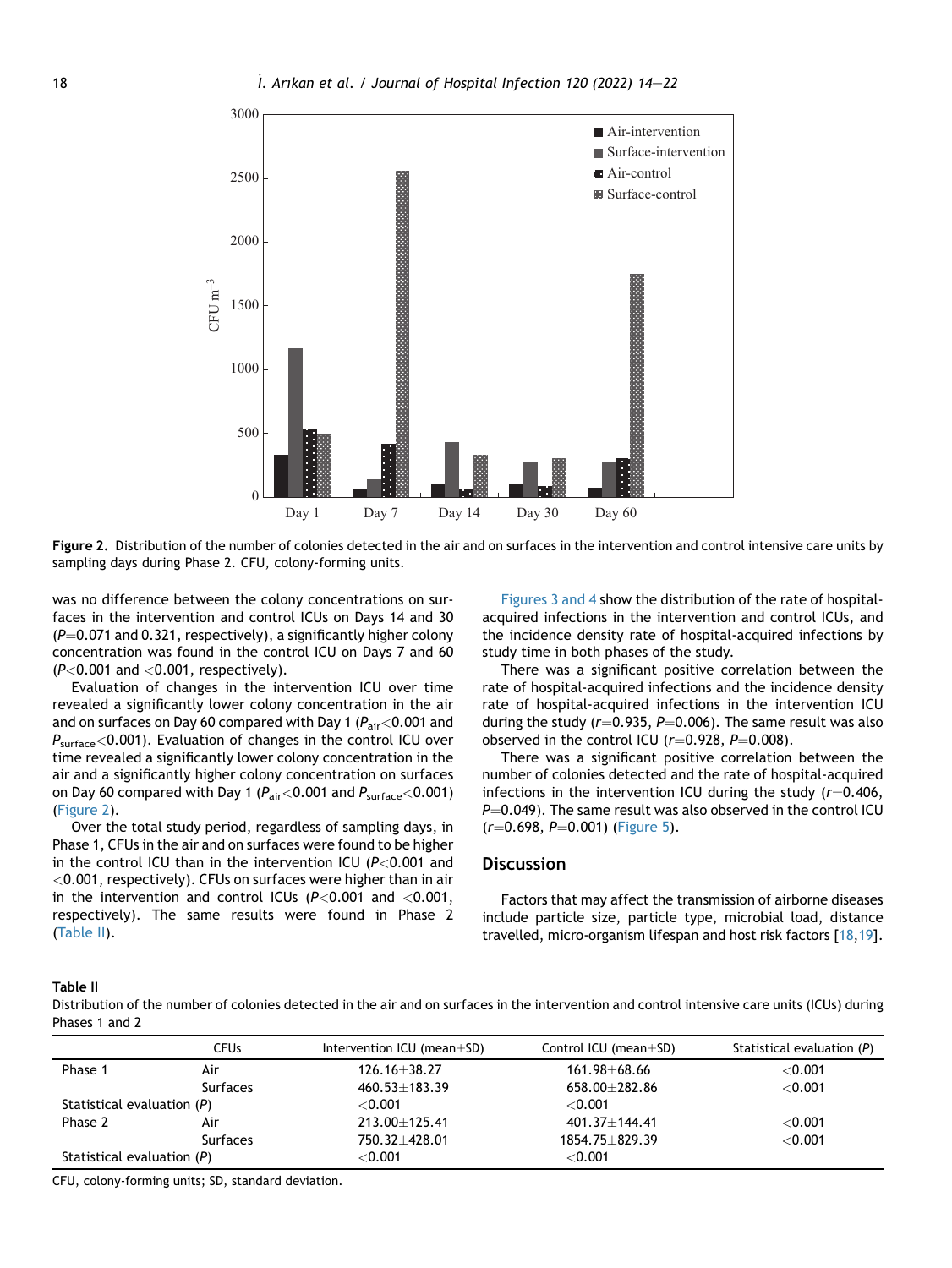Physical factors such as indoor air and environment, room design, patient density and hospital design should also be considered [[20\]](#page-8-12). Additionally, the distribution and complexity of the equipment around ICU hospital beds may increase the number of hospital-acquired infections as well as medical errors. Therefore, it is important to position such equipment carefully [\[21](#page-8-13)].

The aim of this study was to identify the microbial load in ICU air, and evaluate the effectiveness of the air purifiers used in addition to the HVAC system. Three air purifiers were used to match the capacity of the room (m<sup>2</sup>), and were positioned at a distance from the windows, doors and the ventilation system for higher efficiency and in places where staff activities would not be restricted.

Effective functioning of HVAC systems used in hospitals contributes to a safer environment for patients, hospital staff and visitors, and lower air contamination. Once allergens, bacteria and moulds enter a building, HVAC systems control their transmission and help remove them from indoor air  $[18-20]$  $[18-20]$  $[18-20]$  $[18-20]$  $[18-20]$ . Keeping indoor air clean is an important strategy in reducing infections, especially in ICUs, where hospitalacquired infections are common  $[20-22]$  $[20-22]$  $[20-22]$ . A systematic compilation has reported that the total cost of hospital-acquired infections is close to \$10 billion  $[23]$ . Moreover, a study conducted in Turkey showed that these infections increased the length of stay and patient costs [[24](#page-8-15)]. Studies have shown that the reasons why the air in a hospital room is contaminated with micro-organisms include staff activities and the number of staff members inside the room [[25](#page-8-16)]. Some studies have also reported that Acinetobacter and Aspergillus spp. as well as Clostridium difficile spores are transmitted through air conditioners in ICUs, and that these organisms are further disseminated by the movement of heavily contaminated hospital bed curtains  $[21, 26-28]$  $[21, 26-28]$  $[21, 26-28]$  $[21, 26-28]$  $[21, 26-28]$  $[21, 26-28]$ .

<span id="page-5-0"></span>Although the ICUs in this study were selected so that both had the same characteristics, and the authors aimed to collect microbiological samples when there was no activity (e.g. cleaning, changing sheets, patient visits, etc.), some situations were beyond the authors' control such as staff activities, consulting physicians' activities, patient movements, curtain movements during emergency procedures, and the fact that, during some procedures, air purifiers were behind curtains. These factors were excluded in Phase 2, and the control and intervention ICUs were swapped, operating the devices for another 2 months during Phase 2. In Phase 1, the colony concentration found in the air and on surfaces in the intervention ICU decreased significantly, and the colony concentration in the control ICU increased significantly during the second month. In Phase 2, the same was observed for the intervention ICU, while the colony concentration in the air in the control ICU decreased significantly, but the surface colony concentration increased. Decreased microbial load over time in the intervention ICU suggests that the devices may be effective. During Phase 2, the authors believe that microbial load in the air settled on to surfaces, increasing the load, in the control ICU. Although the measurements were taken simultaneously, it should be noted that these samples were collected instantaneously and there may be instantaneous differences in ICUs. Phase 1 of the study was in the summer and Phase 2 was in the autumn, so the effect of seasonal air should not be overlooked.

The conditions in the ICUs, such as the COVID-19 pandemic, patient turnover, staff numbers and movements, seasons, and unintentional prevention of air filtration device flow by curtains, patient's bed position or extra devices used for the patient were totally uncontrollable. Under controlled circumstances, the results may have been different. Rapid turnover of the patients could not be prevented due to the high need for ICU beds. Rapid turnover creates additional movement in ICUs, causing an increase in particles in the air that may include micro-organisms. Due to the pandemic, the study had to be reduced to a period of 2 months, rather than 3 months as planned. A longer study may have given better statistical results. Searching for all types of micro-organisms, including fungi and anaerobes, could be interesting, but the authors



Figure 3. Distribution of the rate of hospital-acquired infections by study period in the intervention (solid line) and control (dashed line) intensive care units in both phases of the study. <sup>a</sup>August was the period without air purifiers. Phase 1, 15<sup>th</sup> May $-$ 15<sup>th</sup> July 2020; Phase 2, 15<sup>th</sup> September-15<sup>th</sup> November 2020.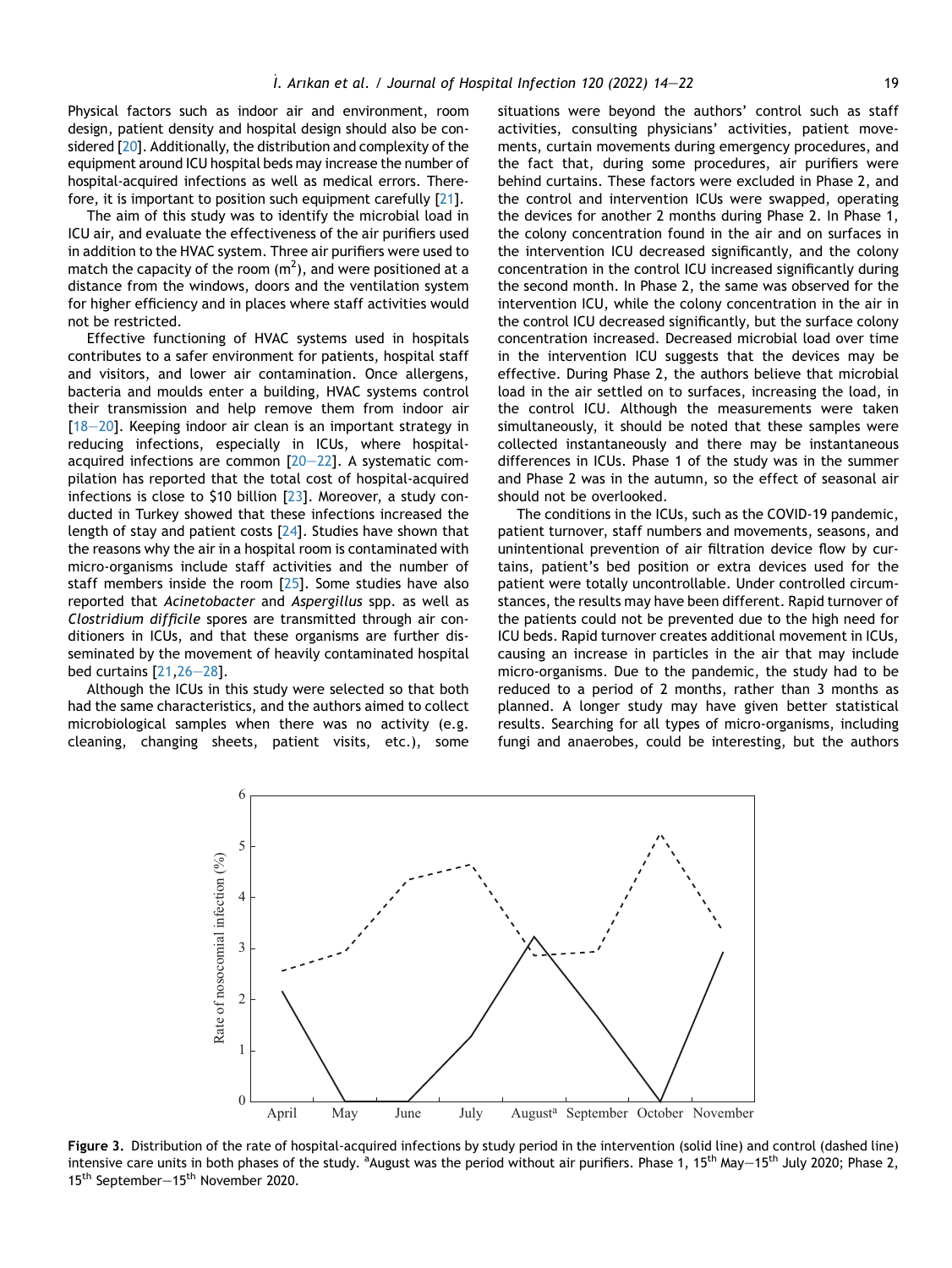

<span id="page-6-0"></span>Figure 4. Distribution of the incidence density rate of hospital-acquired infections by study period in the intervention (solid line) and control (dashed line) intensive care units in both phases of the study. <sup>a</sup>August was the period without air purifiers. Phase 1, 15<sup>th</sup> May $-15^{\rm th}$ July 2020; Phase 2, 15<sup>th</sup> September $-15^{\text{th}}$  November 2020.



Figure 5. Distribution of the rate of hospital-acquired infections and colony concentration in the intervention and control intensive care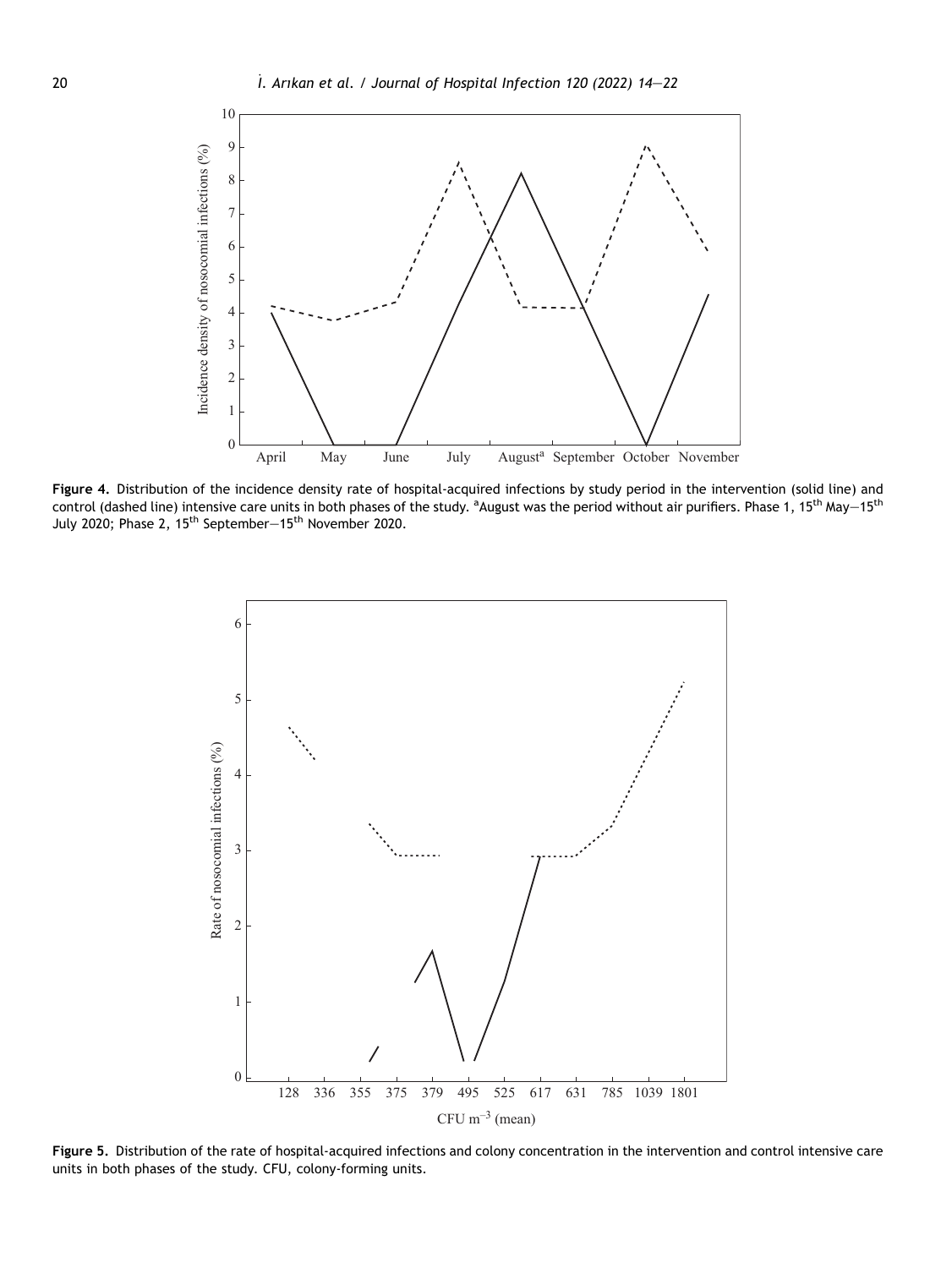preferred to focus on indicator micro-organisms for hospitalacquired infections.

Hand hygiene compliance is audited and reported regularly by infection control nurses at the study hospital. Compliance was reported to be >90% in both ICUs from May to November 2020. The differences cannot be explained by differences in hand hygiene compliance rates. Nonetheless, it should be kept in mind that hand hygiene compliance is audited regularly but not continuously, which can still leave instantaneous failures open for discussion.

Compliance with cleaning/disinfection procedures is audited regularly by infection control nurses at the study hospital, and all failures are reported using a corrective action form. No failures were reported between May and November 2020. The same staff performed cleaning and disinfection during this period in both ICUs. The differences cannot be explained by thoroughness of cleaning and disinfection.

A. baumannii, S. aureus and K. pneumoniae  $-$  indicator micro-organisms associated with hospital-acquired infections  $-$  were isolated in the air and surface samples collected on different days. A. baumannii strains were found to be resistant to carbapenems and tigecycline, and susceptible to colistin. S. aureus strains were found to be susceptible to meticillin, whereas K. pneumoniae strains were found to be resistant to carbapenem and, with the exception of one, susceptible to colistin and tigecycline. Strains of this antibiotype are the most common infectious agents in the ICUs at the study hospital, and patients who had these bacterial infections were monitored in respective ICUs when their samples were collected. However, they could not be examined on a patient basis.

Hospital-acquired infection rates may wax and wane over time due to hyperendemic rates, but according to the hospital infection control surveillance data, no hyperendemic rates were reported in any ICUs during the study period.

Most hospital-acquired infections are from endogenous microbes, but the contribution of air and surfaces should not be underestimated. The indicator micro-organisms causing the most hospital-acquired infections in the study ICUs were found in the air and on surfaces, confirming the importance of air and surfaces. They can either be the reason or the consequence of the infection, but the finding that higher colony concentrations in the air and on surfaces were associated with higher infection rates in ICUs confirms the hypothesis. According to the study data, the density of the micro-organisms was approximately four times higher on surfaces than in the air in both the intervention and the control ICUs. If it was possible to exclude other factors related to the patient, healthcare staff, hand hygiene, etc., it might be possible to hypothesize that 20% of hospital-acquired infections come from the air and 80% from surfaces.

The prevalence of viral infections that could cause epidemics, as reported in a hospital in China, correlated with the building design attributes that facilitated air transmission. In China, correlation was reported between the incidence of viral infections that may cause a hospital outbreak and building factors that may facilitate airborne transmission [[29\]](#page-8-18). Additionally, functional aspects of HVAC systems, such as relative humidity and temperature, were found to be significantly correlated with the rates of nosocomial infections, particularly in ICUs [\[19](#page-8-11),[29\]](#page-8-18).

There was a significant positive correlation between the rate of hospital-acquired infections and the incidence density of hospital-acquired infections identified in the ICUs during the study. The rate of infection was found to increase in proportion to the length of stay in the ICU. Similarly, the rate of infections identified in the ICUs increased as the number of colonies found in both ICUs increased. The micro-organism concentration detected in the intervention ICU was lower than that in the control ICU.

During the COVID-19 pandemic, the patients in these two ICUs remained isolated from the other pandemic patients in the study hospital, being the only tertiary healthcare facility in the region. In this respect, there were some challenges but also some advantages which enabled the authors to make better observations. It is important to ensure that the ICU is well designed, the number of staff members in patient rooms is low, the length of a patient's stay is kept to a minimum, and ventilation systems operate effectively in order to lower the microbial load in indoor environments.

In conclusion, the micro-organism concentration decreased more rapidly during the first week when the air purifiers were installed in the ICUs. There was no difference compared with the control ICU at the end of the first month, and the microbial load decreased in the intervention ICU, while it increased in the control ICU, at the end of the second month.

Using air purifiers in addition to the hospital HVAC system may be an effective way to reduce the microbial load in the air. However, it should be kept in mind that filtering capacity and environmental factors may, at times, cause contamination. As this study reports the results from 2 months, further prospective studies on long-term effectiveness are recommended.

#### Acknowledgements

Air purifiers and air sampling devices were provided by Novaerus (Ireland) for the study. After the study, all devices were returned to the company.

Conflict of interest statement None declared.

Funding source None.

#### References

- <span id="page-7-0"></span>[1] Bonetta S, Bonetta S, Mosso S, Sampò S, Carraro E. Assessment of [microbiological indoor air quality in an Italian office building](http://refhub.elsevier.com/S0195-6701(21)00373-X/sref1) [equipped with an HVAC system. Environ Monit Assess](http://refhub.elsevier.com/S0195-6701(21)00373-X/sref1) [2010;161:473](http://refhub.elsevier.com/S0195-6701(21)00373-X/sref1)-[83](http://refhub.elsevier.com/S0195-6701(21)00373-X/sref1).
- <span id="page-7-1"></span>[2] Ulusal sağlık hizmeti ilişkili enfeksiyonlar sürveyans ağı özet raporu. 2019. Available at: [https://www.saglikaktuel.com/d/](https://www.saglikaktuel.com/d/file/ushesa_ozet_raporu_2019.pdf) [file/ushesa\\_ozet\\_raporu\\_2019.pdf](https://www.saglikaktuel.com/d/file/ushesa_ozet_raporu_2019.pdf).
- <span id="page-7-2"></span>[3] [Verhougstraete M, Reynolds K. Use of a portable air disinfecting](http://refhub.elsevier.com/S0195-6701(21)00373-X/sref3) [system to remove seeded coliphage in hospital rooms. Am J Infect](http://refhub.elsevier.com/S0195-6701(21)00373-X/sref3) [Control 2016;44:714](http://refhub.elsevier.com/S0195-6701(21)00373-X/sref3)-[5.](http://refhub.elsevier.com/S0195-6701(21)00373-X/sref3)
- <span id="page-7-3"></span>[4] [Cho SY, Myong JP, Kim WB, Park C, Lee SJ, Lee SH, et al. Profiles](http://refhub.elsevier.com/S0195-6701(21)00373-X/sref4) [of environmental mold: indoor and outdoor air sampling in a](http://refhub.elsevier.com/S0195-6701(21)00373-X/sref4) [haematology hospital in Seoul, South Korea. Int J Environ Res](http://refhub.elsevier.com/S0195-6701(21)00373-X/sref4) [Public Health 2018;15:E2560](http://refhub.elsevier.com/S0195-6701(21)00373-X/sref4).
- [5] [Hinds WC. Aerosol technology: properties, behaviour, and meas](http://refhub.elsevier.com/S0195-6701(21)00373-X/sref5)[urement of airborne particles. 2nd ed. New York:Wiley; 1999. p. 483.](http://refhub.elsevier.com/S0195-6701(21)00373-X/sref5)
- [6] Filtertechnik EMW. ISO 29463: new test standard for HEPA filters. Available at: [https://www.emw.de/en/filter-campus/iso29463.](https://www.emw.de/en/filter-campus/iso29463.html) [html](https://www.emw.de/en/filter-campus/iso29463.html) [last accessed June 2020].